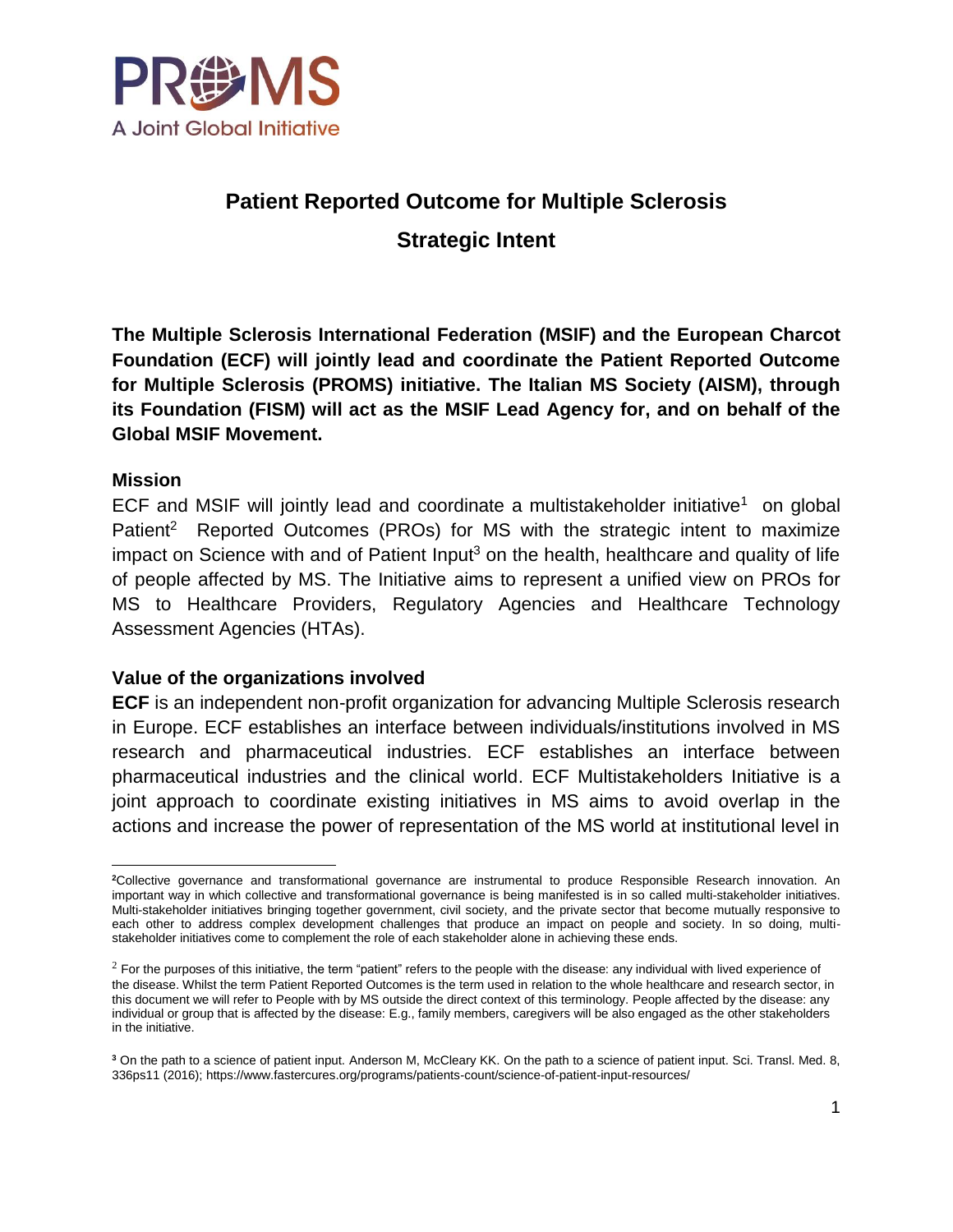

Europe with the ultimate goal of improving MS patients' lives $4$ . Its collaborative base consists of 500 MS research institutes and 1500 MS researchers.

**MSIF** is a unique network of MS organizations with 48 members from around the world and links to many others<sup>5</sup>. MSIF has an objective within its Strategic Plan (2017-2021) to explore the feasibility of 'global collaborations for registries or databases in relation to Patient Reported Outcomes' (Italian MS Society MSIF lead agency). MSIF and MS Society members can play a pivotal role to implement a global master framework for systematic engagement of people with and affected by MS in health research and care.

**AISM,** through FISM,has substantial experience in promoting and financing MS Research<sup>6</sup>, in applying framework for Multistakeholder Initiatives (coordinator of EU H2020 Responsible Research Innovation MULTI-ACT project<sup>7</sup>) and on PROs for MS research and healthcare. AISM is already working on a pilot project to standardize and harmonize PROs between their own PROMOPRO-MS database and iConquerMS (Accelerate Cure Project) network.

#### **Background**

What began as an extension of patient advocacy has now evolved into an emerging discipline aimed at understanding and incorporating patient needs and perspectives into the processes of developing, regulating, and delivering new therapies as well as improving care: the science of patient input. The power of the science of patient input relies on sources of patient data and the framework used to involve patients.

PROs and their measurement instruments (PROMs) are tools that ideally are developed in partnership with patients to capture the outcomes that matter most to them (science with Patient Input). Several global initiatives are defining and shaping this developing field. However, despite differences in viewpoint, the different stakeholders agree that PRO and PROMs have not reached their full potential of delivering benefits to patients.

In particular:

 $\overline{a}$ **<sup>4</sup>**https://www.charcot-ms.org/research-initiatives/multi-stakeholder-initiatives

**<sup>5</sup>**<https://www.msif.org/about-us/our-members/>

**<sup>6</sup>** Trends in Pharmacological Sciences, November 2014, Vol. 35, No. 11

**<sup>7</sup>** go.nature.com/2mdkqgt; Nature. 2018 Jul;559(7714):331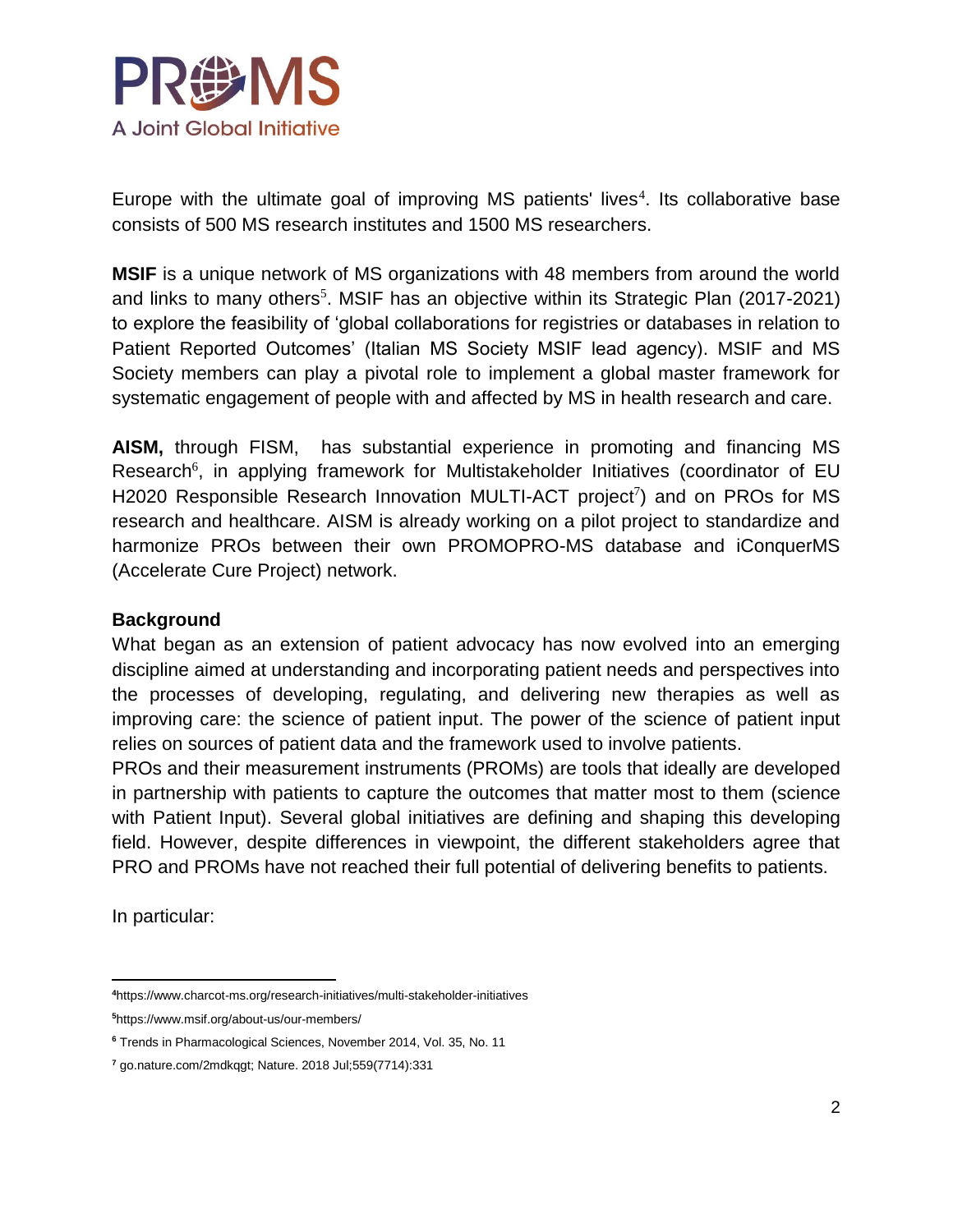

- $\triangleright$  People with MS are frustrated that functional domains that matter most to them are not addressed by current PROs
- $\triangleright$  Clinicians acknowledge the importance to include patient reported outcome measures (PROMs) to understand treatment effects or compare treatment options
- $\triangleright$  Regulatory Authorities (RA) recognize that current outcomes (EDSS, relapse rate, MRI features) do not fully capture the experience of people with MS
- $\triangleright$  Healthcare Technology Assessment (HTA) Agencies aim to integrate the "patient voice" in coverage decisions
- $\triangleright$  Pharma acknowledge the importance to include patient PROs in Medicine Life Cycle Management
- $\triangleright$  Consumer-driven healthcare is gaining ground

Efforts to enable the uptake of PROs and PROMs into clinical practice and regulatory agencies/HTS decision-making processes could be greatly enhanced and informed by a commonly held strategic PRO agenda and roadmap shared by all relevant stakeholders.

Taking this into account, MSIF's strategy for 2017-2021, under its aim of *Better Scientific Understanding Leading to New Ways to Treat, Prevent and Stop MS <sup>8</sup> ,* identified the objective to explore the "need for and feasibility of global collaborations for registries or databases in relation to Patient Centered Outcomes. In 2015, the MSIF Research Staff Network identified data sharing<sup>9</sup> as a priority area for research collaboration between MS organizations, particularly in relation to patient reported outcomes. MSIF, in collaboration with AISM, which had agreed to function as a lead agency for this project, organized a meeting in Barcelona in May 2017 bringing together relevant MS organizations (MSIF and member organizations, RIMS and EMSP) and a small number of experts to develop a strategic plan towards a 'science of people with MS input' via an international 'federated network of MS Cohorts'. The meeting concluded on the need to focus on PROs.

 $\overline{a}$ **<sup>8</sup>** http://www.msif.org/wp-content/uploads/2017/08/MSIF-Strategy-2017-2021-web.pdf

<sup>&</sup>lt;sup>9</sup> For the purpose of this document, Data sharing refers to the collaboration between registries or research databases and making this data available to other investigators (and the public). Sharing data helps researchers to access and build on new information and knowledge. This provides opportunities to accelerate the progress of research and improvements in health. Examples include making clinical trial data available to researchers, linking existing datasets, supporting of post-marketing safety and efficacy studies by regulatory agencies.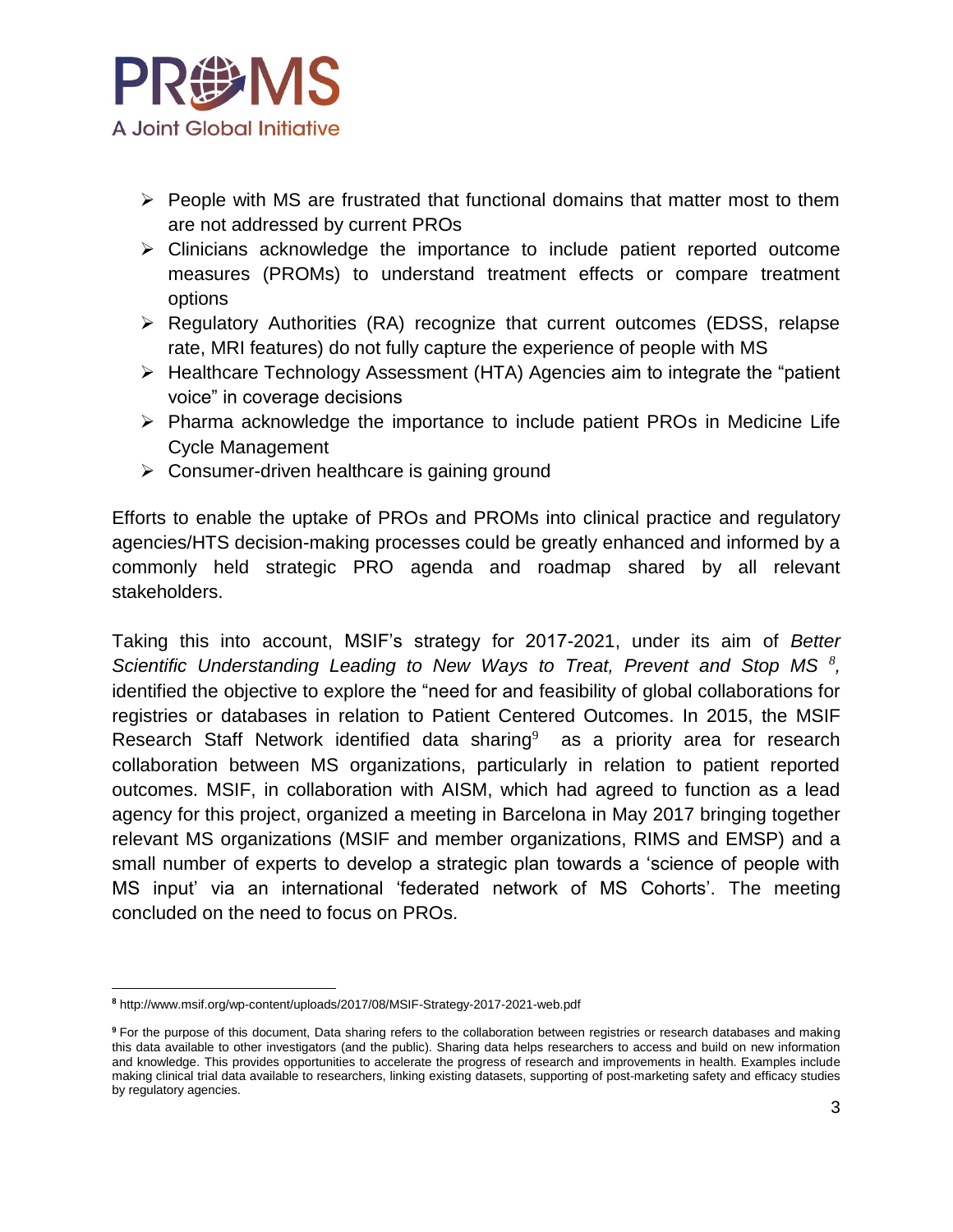

In 2018, the ECF in collaboration with AISM organized a second multistakeholder meeting in Lerici with international participants from clinical and non-clinical research backgrounds, pharmaceutical industry and representatives of people with MS. The meeting had the specific goal of reaching consensus on the path forward including:

- To advise relevant stakeholders on appropriate current PROs and PROMs that might feasibly to be used in clinical trial
- To advise relevant regulatory agencies and physicians on appropriate current PROs that might feasibly be collected and used in clinical care, and included in registries
- To identify critical gaps in the knowledge base that are hindering progress toward the development of a clear roadmap for research needs and progress

Following these two meetings, the MSIF and the ECF have agreed to jointly lead and coordinate the multistakeholder PROMS Initiative, with AISM acting as the MSIF Lead Agency for, and on behalf of the Global MSIF Movement.

# **Strategic objectives of the PROMS Initiative**

MSIF, ECF, AISM agree on the following as the strategic objectives of the initiative:

- To provide a scientific value to the voice of people with and affected by MS
- To develop a global master framework for systematic engagement of people with and affected MS in PROMS Initiative global agenda
- To identify functional domains that matter most to people with MS that will lead to the prioritization of functional domains, with inputs of people with MS, clinicians and researchers. This is particularly important for ensuring content validity
- To identify critical gaps in the knowledge base that are hindering progress toward the development of a clear roadmap for research needs and progress
- To promote, coordinate, implement and support initiatives aiming at validating and harmonizing PROs across cultures
- In relation to the strategic objectives listed above, to disseminate outputs to all stakeholders and educate stakeholders in the availability and use of agreed global PROs and PROMs, including:
	- o To advise relevant stakeholders on appropriate current PROs and PROMs that might feasibly to be used in clinical trial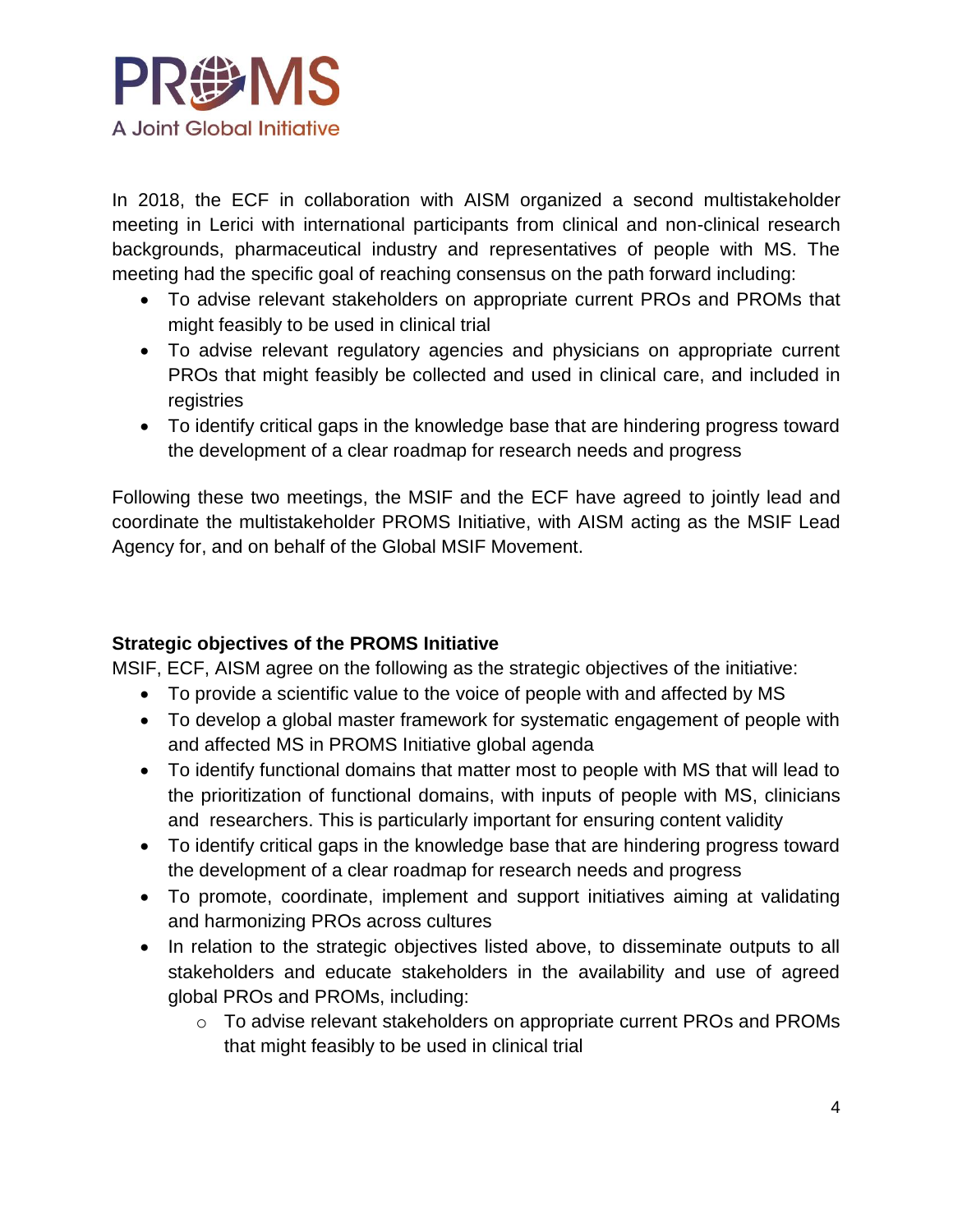

 $\circ$  To advise relevant regulatory agencies and clinicians on appropriate current PROs and PROMs that might feasibly to be used in clinical care and collected in registries

### **Multistakeholder Initiative Principles**

The PROMS Initiative recognizes the crucial importance of a framework to guide effective multistakeholder engagement. As such, it will operate with respect for the values of ECF and MSIF, and will learn from best practice of other relevant initiatives (such us 10,11,12)

Key principles of the PROMS initiative:

- 1. To ensure the scientific quality of the input from people with and affected by MS because in absence of this quality the PROMS initiative will never have value
- 2. Clarity of purpose: the mission of the initiative is clearly defined, with people affected by MS at its heart
- 3. Inclusivity. The initiative will aim to engage all parties/organizations from across the globe that have an interest in furthering the mission of the PROMS Initiative, and will:
	- a. Learn from their relevant experience and work to date.
	- b. Give them opportunity to shape the overall scientific agenda of the initiative.
	- c. Ensure that all stakeholders, including people with and affected by MS, have an equal voice.
	- d. Use a co-creation approach where possible.
	- e. Ensure that, when relevant, people with or affected by other conditions and diseases are involved
- 4. Impact. The initiative will ensure the mission meets its objectives, through:
	- a. Effective project management/coordination of the overall initiative, including any working groups arising from it.

 $\overline{a}$ 

 $10$  [https://www.progressivemsalliance.org/;](https://www.progressivemsalliance.org/)

<sup>11</sup> https://www.multiact.eu/

**<sup>4</sup>**https://www.charcot-ms.org/research-initiatives/multi-stakeholder-initiatives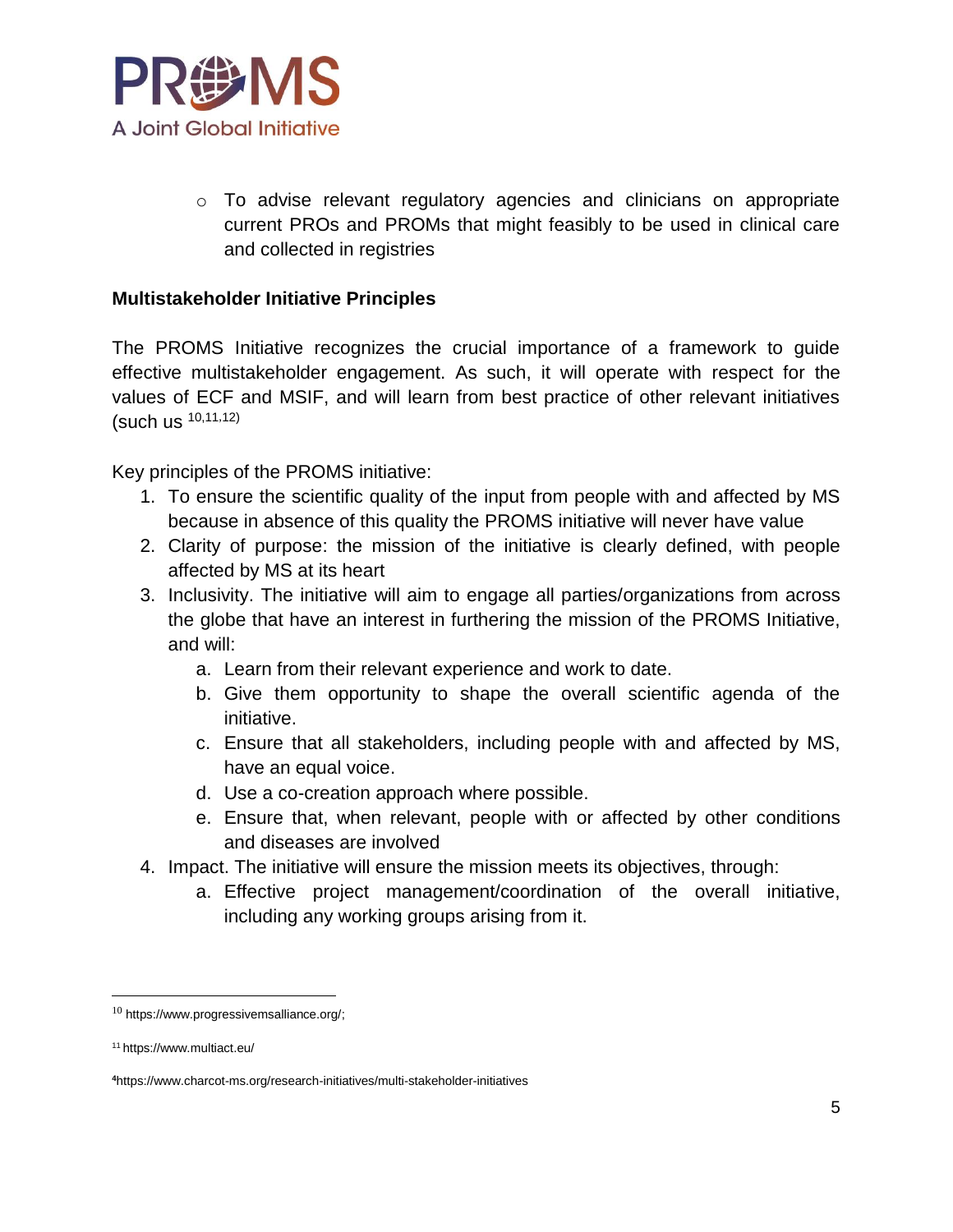

- b. Establishing milestones and indicators to monitor progress against objectives, receive feedback from stakeholders, learn from experience, and continuously improve.
- c. Measuring the ultimate impact of the initiative in relation to its mission.

# **Governance high level structure**



# **Executive Committee**

# **The Executive Committee is responsible for:**

- $\triangleright$  the overall direction of the PROMS Initiative, including agreeing the strategy (agenda) and the Terms of Reference for the Scientific Steering Committee,
- $\triangleright$  evaluating the functioning of the Scientific Steering Group and of the Working **Groups**

#### **Scientific Steering Committee**

- The Scientific Steering Committee (SSC) reports to the Executive Committee. The SSC will be co-chaired by a representative of ECF and a representative of MSIF.
- $\triangleright$  The Scientific Steering Group will be global and multistakeholders in the composition (e.g. academia, clinicians, industry, patients and patient organizations).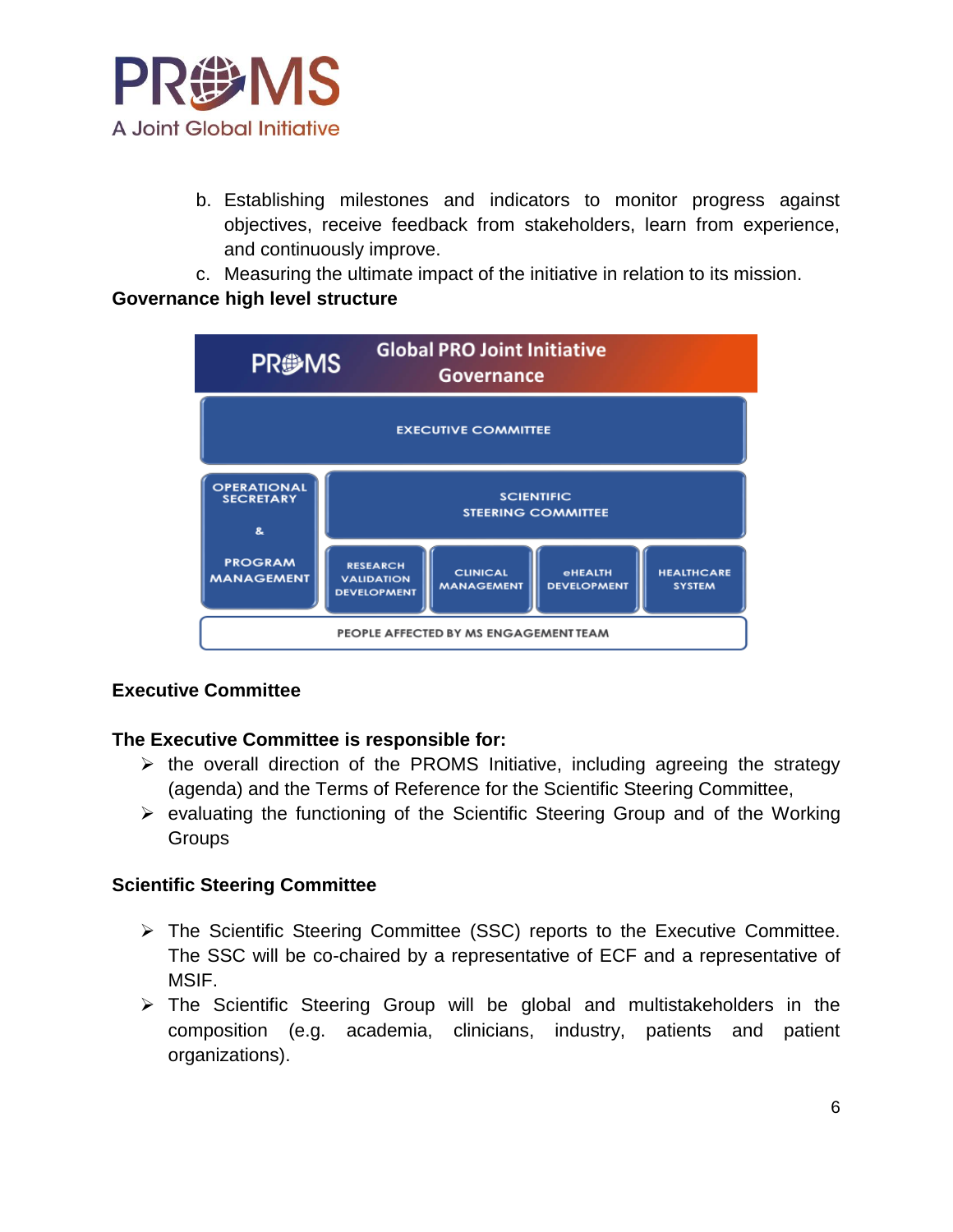

- $\triangleright$  The Group comprises international stakeholders in the field of PROs for MS and other diseases and is in charge of:
	- the development of the strategic objectives of the agenda
	- engagement of the wider scientific field for consultation
	- recommending appointment of Working Group leads and members
	- recommending resource allocation for Working Groups
	- provision of scientific advice to Working Groups
	- agreeing the high level action plans for the Working Groups

# **People affected by MS Engagement Coordination Team (ECT)**

- $\triangleright$  The Engagement Coordination Team (ECT) will lead the design and implementation of the engagement of people with and affected by MS in the agenda design, in the initiative development and in the implementation, monitoring and evaluation phases.
- $\triangleright$  The ECT will be co-chaired by an MS Society representative and a person with or affected by MS.
- $\triangleright$  The ECT reports to the EC and interacts with the SC in matters concerning patient engagement.

# **Strategic priorities of PROMS Initiative**

Building on Lerici's meeting four initial strategic priorities and expected outcomes have so far been identified by the Executive Committee: